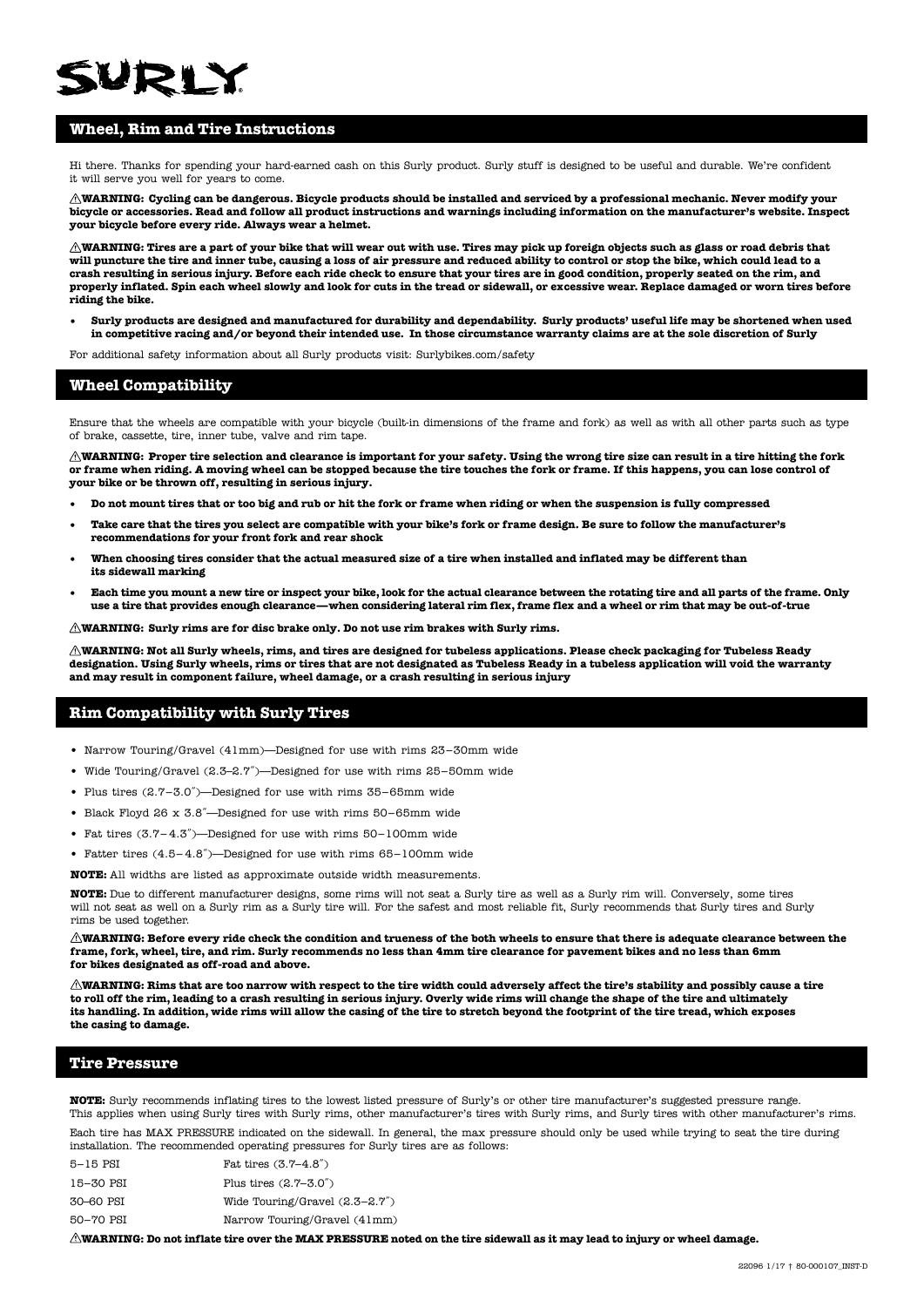- Tire levers
- Floor pump with a gauge

### **Installing a Tire —Tube Setup**

1. Inspect the rim and rim tape, make sure there is no debris on the inner tire surface of the rim, and that all spoke holes and nipples are covered. If the rim or the rim tape appear to be damaged, replace them before tire install.

**NOTE:** For rims with cutouts between the spokes, ensure that the cutouts are fully covered by a rimstrip with a width designated for the rim.

- 2. Install one side of the tire onto the rim. (Figure 1)
- 3. Inflate the tube slightly so that it is round but smaller than the tire.
- 4. Insert the inner tube valve into the valve hole on the rim. (Figure 2) You may install the lock nut onto the valve at this time, but leave it loose against the rim. Push the remainder of the inner tube into the partially installed tire. Ensure that the tube is not twisted and that the valve is perpendicular to the rim.
- 5. Starting opposite from the valve carefully push the loose tire sidewall over the rim lip. (Figure 3) Take care to make sure that the inner tube is not pinched between the rim and the tire. Work your way around the tire until the tire is fully installed into the rim. If you find the tire install difficult, use a free hand to work around the rim, squeezing the tire, and forcing the bead into the valley of the rim. If you are unable to install the tire by hand, a tire lever can be used to gain leverage. Take care not to pinch the inner tube or damage the rim with a tire lever.

**NOTE:** For rims with cutouts between the spokes, do not fully inflate the tube without checking to make sure the rimstrip has stayed in place throughout the installation, and that all cutouts are fully covered by the rimstrip and prevent the tube from coming through.

- 6. Once the tire is installed, visually inspect the space between the tire sidewall and both sides of the rim by squeezing the tire, and ensure that the inner tube is not pinched between the rim and tire. (Figure 4)
- 7. Inflate the tire so that it is pressing against the tire in all locations and then repeat Step 6.
- 8. While inflating the tire further, inspect it on both sides to monitor the progression of the bead toward the outside edges of the rim. If the tire is migrating off the rim, stop, deflate the tire, and try again. Keep inflating the tire until the tire bead has fully seated on the rim. You can determine when the tire is fully seated by inspecting the distance between the rim and a fine line on the tire. When the tire is fully seated, the distance between the rim and the fine line will be equal all the way around the tire on both sides.
- 9. Adjust tire pressure to desired level.
- 10. Close air valve, finger tighten lock nut, and install valve cap.
- 11. Inspect the tire for any bulges, de-lamination or obvious defects.



**Figure 1**



**Figure 2**



**Figure 3**



**Figure 4**

#### **Installing a Tire—Tubeless Setup**

We recommend using the Surly Tubeless Kit, instructions available here: http://surlybikes.com/parts/small\_parts/Tubeless\_Kit.

## **Removing a Tire**

- 1. Remove valve cap, open air valve, deflate tire, and remove lock nut.
- 2. Push the tire sidewall inwards away from the rim to unseat the tire from the rim all the way around.
- 3. Using a proper bicycle tire lever, carefully pry one edge of the tire up and over the rim. Depending on the tire one may need to use two levers to achieve this, or none.
- 4. Use the tire lever to work around the tire, fully removing one side of the tire from the rim.
- 5. Remove the tube from the rim and tire.
- 6. Remove the remaining side of the tire from the rim.